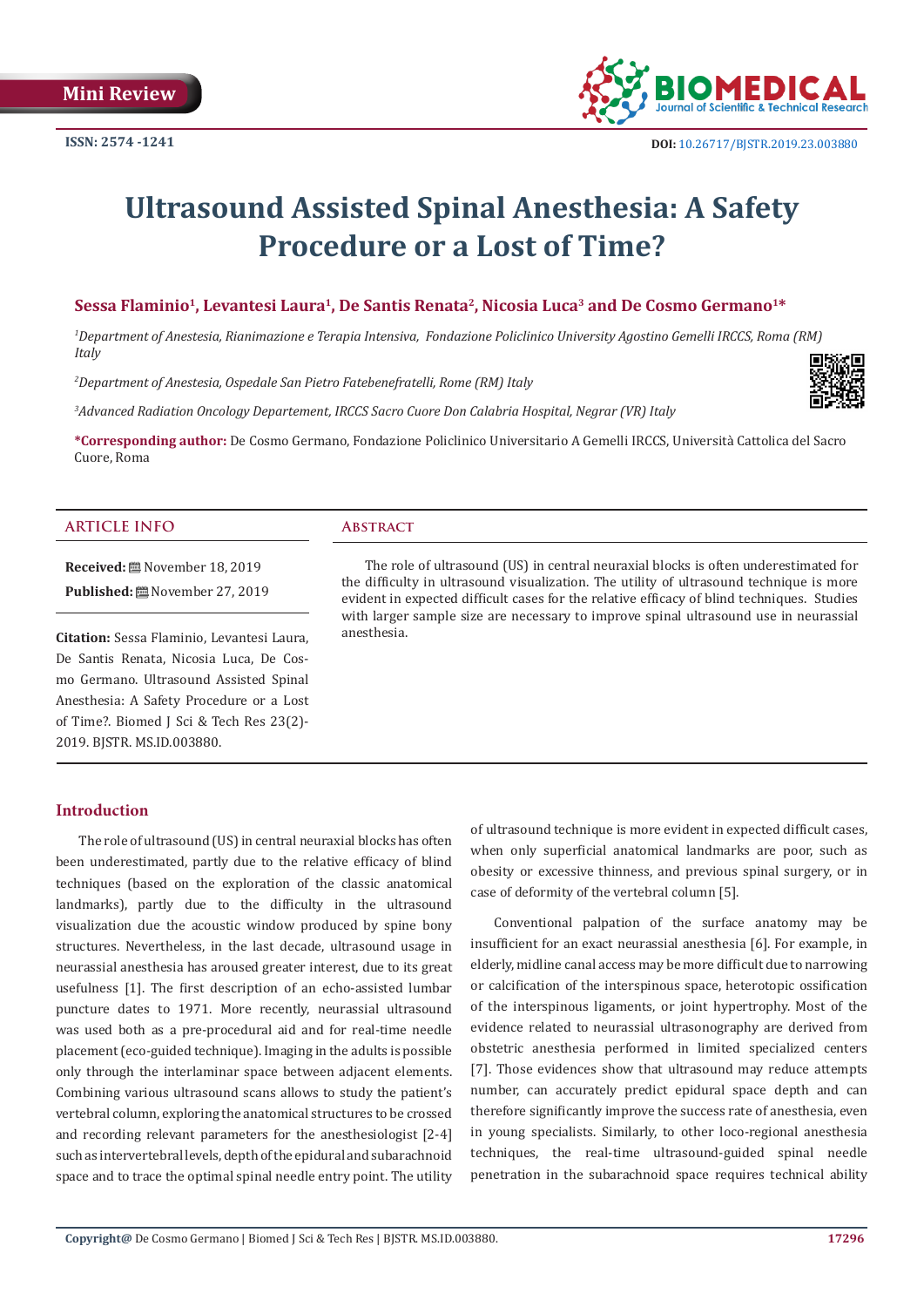and has a learning-curve, in order to maneuver coherently the ultrasound probe and the needle. The ultrasound-guided technique consists of an accurate pre-procedural patient's back scan and has usually a shorter learning-curve. Ultrasound-guided single shot subarachnoid anesthesia is less studied. An observational study in orthopedic patients showed that ultrasounds may accurately predict dura mater depth [8].

Moreover, pre-procedural US has been decisive in clinically difficult situations, such as obesity, kyphoscoliosis and cases of previous spinal surgery [9,10]. The echo-guided subarachnoid anesthesia has been described in technically difficult and prone position patients. via the Taylor approach [11]. Perlas et al. [12,13], answered some fundamental questions about the US approach to neurassial blocks. First point was the US-related block effectiveness and quality. Vallejo et al. randomized 370 parturient undergoing epidural analgesia to receive US-guided versus blind technique; the study was performed by both expert anesthesiologists and young in training [14]. The failure rate was significantly lower in the USguided group. The second aspect was the forecast of difficulties. The difficulty of a neurassial block is quantifiable through two main parameters: the number of attempts to introduce/realign the needle and the time to block. Of the two, we consider the number of attempts/realignments the most important factor, since a complicated insertion of the spinal needle is an independent risk factor for possible complications as vascular puncture, paresthesia, hematomas, long term neurological damage [15,16].

In a randomized trials US usage reduced the number of spinal needle movements by 50% and significantly increased the first attempt success rate [17]. As a further support to the safety with US-technique, Shaikh et al. reported a reduced rate of realignment and spinal punctures for neurassial procedures, including epidural catheterizations, in a 2013 meta-analysis [18]. Several case reports have also described neurassial blocks successfully carried out in markedly obese patients, elderly, patients with spinal deformities and with a history of vertebral surgery (once considered a contraindication to the subarachnoid procedure), by means of US support [19-21]. A randomized controlled trial conducted on 120 patients with difficult response points demonstrated, as a primary endpoint, a greater success rate at the first puncture attempt and needle redirects with US-guided technique. Therefore, vertebral column US by an expert operator ensures a greater ease of block execution, particularly in patients where a certain degree of technical difficulty is already foreseen.

After adequate training, US technique may provide valuable predictive difficulty information before procedure begins in less experienced operators. Two small studies examined the learning curve during lumbar tract US training. Margarido et al. [22] recruited 18 anesthesiologists with no previous experience in spinal US, providing them with a complete training period, which included reading material, educational videos, a 45-minute lesson

and a 30-minute practical workshop. After 2 weeks, Authors evaluated subject's ability to identify lumbar intervertebral spaces, to trace a landmark for needle insertion and to measure the depth of the intrathecal space. Only five (27%) subjects had acquired a competence regarding the identification of intervertebral spaces; no one has demonstrated competence in the other two tasks. Halpern et al. [23], evaluated the learning curve of two anesthesiologists with no previous experience in ultrasonographic imaging of the lumbar spine, after training on five patients each.

The competence (precision> 90%) was reached by a colleague, after having performed the procedure in 22 patients; the other colleague, after 36 patients. Another point to consider is the prediction of the path through the anatomical planes. Knowing in advance the epidural or intrathecal space depth in cm from the skin allows not only to choose a needle of appropriate length, but also to obtain information about patient anatomical variants. The correlation between US depth and that detected with needle insertion was evaluated in several studies [24-26]. Based on measurements conducted in different ultrasound views, the correlation was excellent in all studies. Albeit rarely, an incorrect intervertebral spaces identification can lead to serious complications, such as spinal cord injury [27]. In adults (unlike in pediatric patient) the medullary cone is hardly appreciated, due to its depth and to a more restricted acoustic window at the vertebral canal level. In this case, US can identify intervertebral levels more accurately, starting from the sacral junction (clearly distinguishable from other spaces) and identifying the spinous processes and/or laminae in a cranial direction.

This scanning mode is more accurate than the one with the use of intercaecal line as external anatomical reference point. Schlotterbeck et al. [28,29], have found that, in case of discordance between real and US anatomical landmarks, the intervertebral space was generally lower than the one identified by US. In contrast Locks et al. [30] observed that, the real level was cranial than the US reference. US is not unerring. When compared with other imaging modalities, such as MRI or CT, US can correctly identify structures in only 68-76% cases. Nevertheless, the US inaccuracy degree is considerably lower than the manual palpation of anatomical landmarks in the order of one intervertebral space versus 3 intervertebral spaces, respectively [31]. Moreover, it should be considered that US errors are operator-dependent and are therefore more likely at the beginning. Precision level greater than 90% can be achieved with an appropriate training and experience; mannequins and phantoms have proved to be useful for the training of young anesthesiologists or specialists with little experience in spinal US [32,33].

The most common errors usually derive from the misidentification of the L5-S1 junction or lumbosacral junction anomalies, which occur in approximately 12% of the general population. The most common anatomical variant is the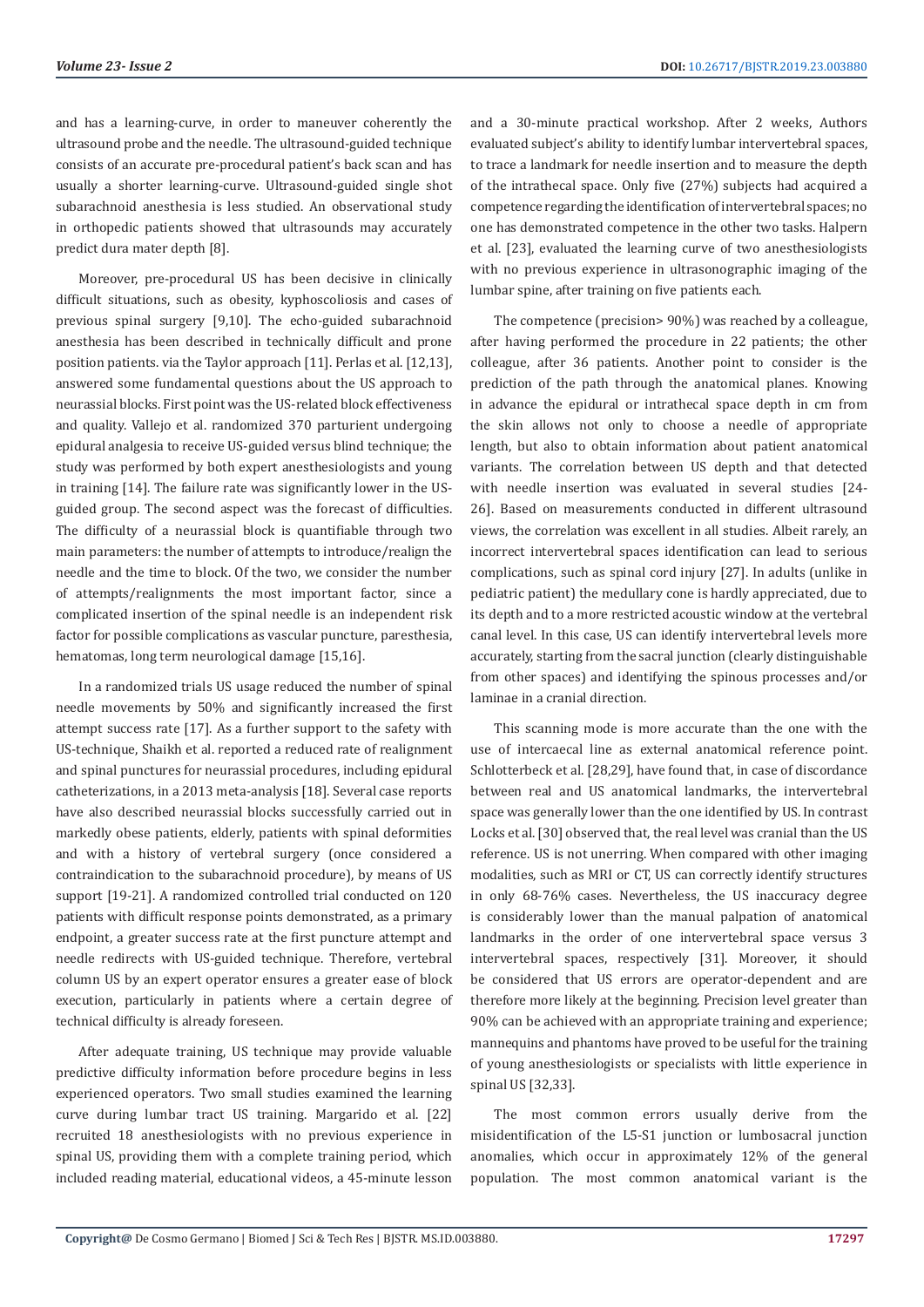sacralization of L5 in which L5 is fused to the sacrum and one or both transverse processes are involved. Less frequently, S1 can resemble a lumbar vertebra (lombarization). In this sense, counting vertebrae from D12, identifying the twelfth rib through US, to the lumbo-sacral junction, represents a good strategy. Kim et al. [34] have shown that the distance between the medullary cone and the Tuftier line is similar both in patients with lumbosacral junction abnormalities and in those without. In conclusion, the vertebral counting starting from the lumbosacral junction seems an adequate and sufficiently safe US technique. The most common pitfall of the US approach is the poor image quality with difficulties in identifying deeper structures such as the epidural space, dura mater, intrathecal space and anterior complex in markedly obese patients and in the elderly.

Furthermore, in obese patients there may be an image attenuation due to the abundance of soft tissues Moreover, it can be an image aberration due to the different sound propagation speed through irregular and deformed adipose tissue [35]. However, the identification of spinous processes and the midline is almost always possible, even in these cases. In the elderly, ligaments ossification and facet joints hypertrophy cause a narrowing of the interspinous and interlaminar spaces. In skinny patients, prominent and sharp spinous processes could reduce correct probe-skin contact and determine a poor image quality. In such patients, the oblique view in paramedian sagittal orientation is the best choice. For what concerns the choice of the US probe, a convex at low frequency (2-5 MHz) is suggested. It can obtain a wider field and a deeper US penetration and can improve the recognition of anatomical structures and image quality [36]. An initial depth of 7-8 cm is appropriate for most patients, bearing in mind that depth, focus and gain must be adjusted by the operator during the scanning process to produce a high-quality image (Figure 1). Spine can be studied with five basic US views [37]:



# **Visualization of Transverse Processes in Sagittal Paramedian**

The probe is positioned 3-4 cm lateral to the midline, just above the sacrum. In this image, the transverse processes of the subsequent lumbar vertebrae are visible as small hyperechoic curvilinear structures, the "trident sign". The psoas muscle is visible between the acoustic shadows, deeply to the transverse processes.

# **Visualization of Articular Processes in Sagittal Paramedian**

The probe is slides medially, until it meets a hyperechoic line of "humps" corresponding to the facet joints (at a lower depth than the transverse processes) of two adjacent vertebrae.

#### **Visualization in Oblique Sagittal Paramedian**

Once the transverse processes have been identified, the probe is tilted to put the beam in a lateral-medial direction, towards the midline. The hyperechoic sloping lumbar vertebrae laminae form a "saw-tooth" pattern among which the paramedian interlaminar spaces can be identified. Through the spaces, the following structures can be appreciated (from the most superficial to the deepest): yellow ligament, epidural space, posterior dura mater, intrathecal space, dura mater anterior, posterior longitudinal ligament and posterior vertebral body. The yellow ligament, the epidural space and the posterior dura often appear as a single linear hyperechoic structure, which is globally defined posterior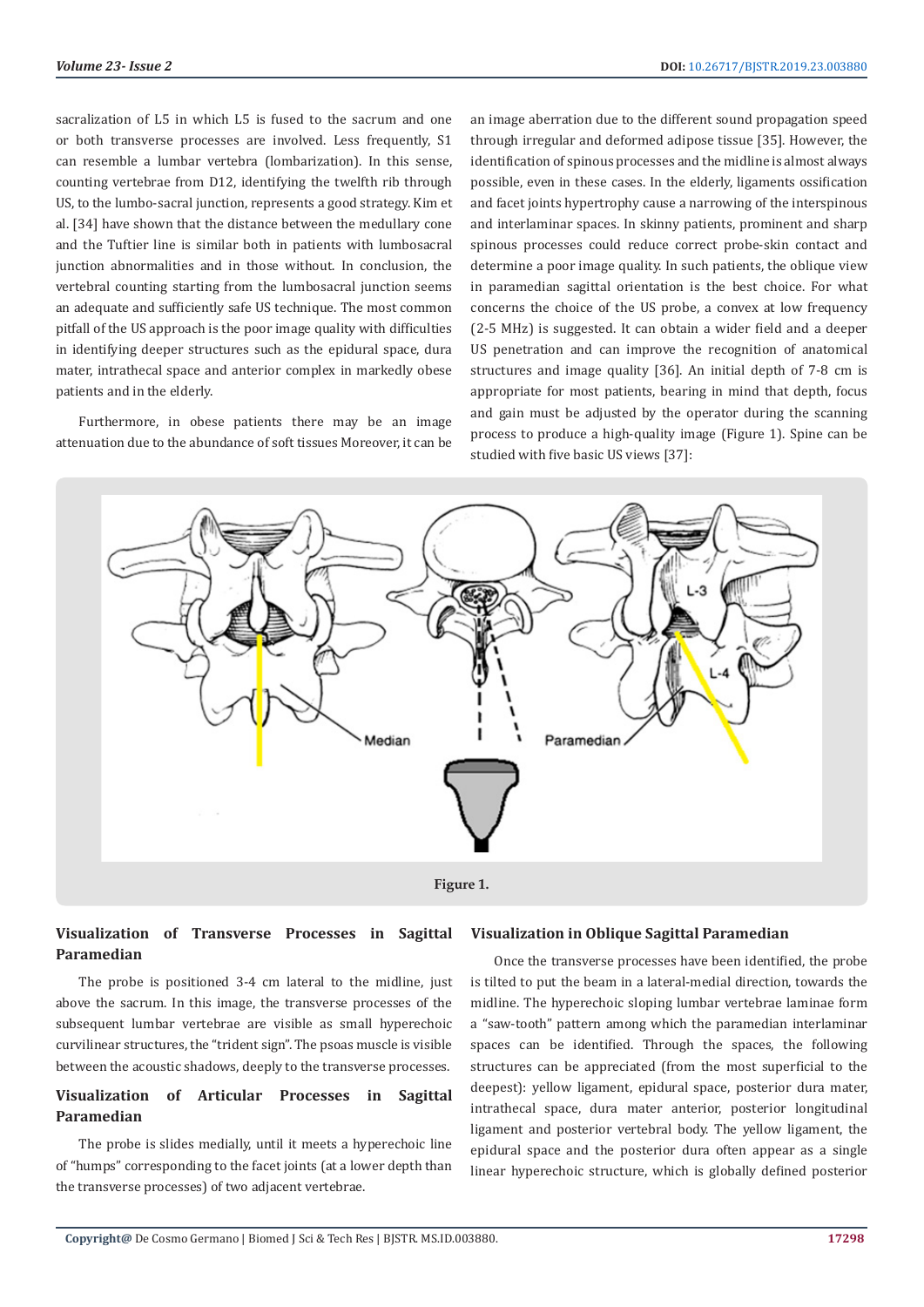complex. If the patient's anatomy allows it, with small sliding and tilting probe movements, the yellow ligament and posterior dura can be recognized as two hyperechoic lines separated from the posterior epidural space, hypoechoic due to adipose tissue.

The intrathecal space is uniformly hypoechoic, although the cauda equina and the filum terminal may appear as hyperechoic strips. The anterior dura mater, the posterior longitudinal ligament and the posterior part of the vertebral body or the intervertebral disc appear as a single linear hyperechoic structure, called anterior complex, often indistinguishable in adult patients. The interlaminar space size can be estimated from the length of the anterior complex or from the posterior complex, thus predicting block technical difficulty. The posterior complex-skin distance can indicate the target depth for the spinal needle. In order to identify intervertebral spaces, while in sagittal oblique paramedian probe position slide in caudal direction, until visualizing the horizontal hyperechoic line of the sacrum. In this way, the space between the sacrum line and the "tooth" of the L5 lamina corresponds to the L5-S1 intervertebral space (L5 lamina is typically thinner than the other lumbar laminae). The other intervertebral spaces are practically identified, cranially enumerating them starting from the lumbo-sacral junction and marking with a demographic pen.

#### **Visualization of the Spinous Processes in Transversal**

Once completed the paramedian sagittal plane examination, the probe is rotated 90° in a transverse orientation and then moved to the midline. If the probe is above a spinous process, this will appear as a superficial hyperechoic line above a hypoechoic shadow. The lamina is visible on both sides of the spinous process as a hyperechoic wing, while all the other structures of interest are covered by shadow cones generated by the bony tissue.

## **Visualization of the Interlaminar Space in Transversal**

Slide the probe in the cranial or caudal direction starting from the spinous process, align the US beam with the interspinous and interlaminar spaces, to visualize the vertebral canal in transverse orientation. Typically, the acoustic shadow generated by the spinous process gives way to an iperechoic vertical line (the interspinous ligament surrounded by the erector muscles) and, more deeply, two parallel hyperechoic lines separated by a hypoechoic space (posterior and anterior complex separated by intrathecal space). Depending on the width of the interspinous space and the projection angle of the spinous processes, the probe can be tilted to improve the image quality of the vertebral canal. In this case, unlike the oblique sagittal paramedian orientation the yellow ligament and the posterior dura are rarely visible as distinct structures and may not be occasionally visible. The poor visibility of the posterior complex may depend on a reduced acoustic window, or on small gaps inside the yellow ligament.

When the beam passes through the vertebral canal, the vertebral body complex is visible and the interlaminar space has been correctly identified [38]. The transverse processes and the

articular processes are additional reference points, since they lie approximately on the same level as the interlaminar space, resulting useful for the needle orientation in difficult anatomical cases. The midline and the interlaminar space can therefore be marked on the patient skin at the midpoint of each side of the convex probe (long and short, respectively). The intersection of the lines passing for these two landmarks indicates therefore the optimal puncture site for a median approach, both for subarachnoid anesthesia and for other neurassial blocks. Furthermore, the spinal needle angle can be estimated from the probe tilting degree necessary to obtain a good interlaminar view. Our experience concerns orthopedic surgery. Locoregional anesthesia is the gold standard, due to the many advantages in terms of intra and postoperative pain control, and to the mortality and morbidity reduction.

The US-guided technique requires a first US look on a sterile field, before proceeding to the puncture and subarachnoid anesthesia. Progress in the locoregional field has improved efficacy and safety of peripheral and central nerve blocks. In expert hands, loco-regional techniques can result in greater patient comfort, reduced hospitalization time and general anesthesia-related complications, with early patient mobilization in the postoperative [39]. Subarachnoid anesthesia is widely used in major orthopedic surgery, such as hip and knee replacement. Although representing a routine anesthesiologic technique, is not without risk and complications [40,41]. Spinal US might be more widely used and not limited to case of difficult anatomical spine exploration. After positioning the patient in a conventional way (sitting or in lateral decubitus), we use the convex probe (low frequency, from 2 to 5 MHz) coated with a sterile probe cover, in a central position. The first step is midline recognition. We start the examination at the height of interspinous line, in transverse orientation. In this position by aligning the probe, we obtain a symmetrical image, in which the spinous process or the interlaminar space are located at the center of the.

By sliding the probe in the cranial direction, we trace a landmark on the skin with a demographic pen corresponding to the center of the image itself. Subsequently, it will be useful to identify the lumbo-sacral junction. The probe is 90° rotated to obtain a paramedian sagittal view of the vertebral laminae. After identifying a lamina at the level of the iliac crests, the probe is slided until it meets the hyperechoic line of the sacrum. An anterior complex should be identified between the sacrum and lamina of the fifth lumbar vertebra. Once the L5 lamina is identified, the probe is rotated transversely and moved cranially to L3-L4, counting the intervertebral spaces starting from the lumbo-sacral junction. A slight tilt during the slide is necessary to improve the appearance of anterior e posterior complexes encountered along the way. Having reached the desired level, the structures of interest are identified: the first is the dura mater in the posterior complex, this step is necessary to measure the centimeters from the skin. The depth of the dura mater might be overestimated whether the anterior complex is confused with the posterior complex.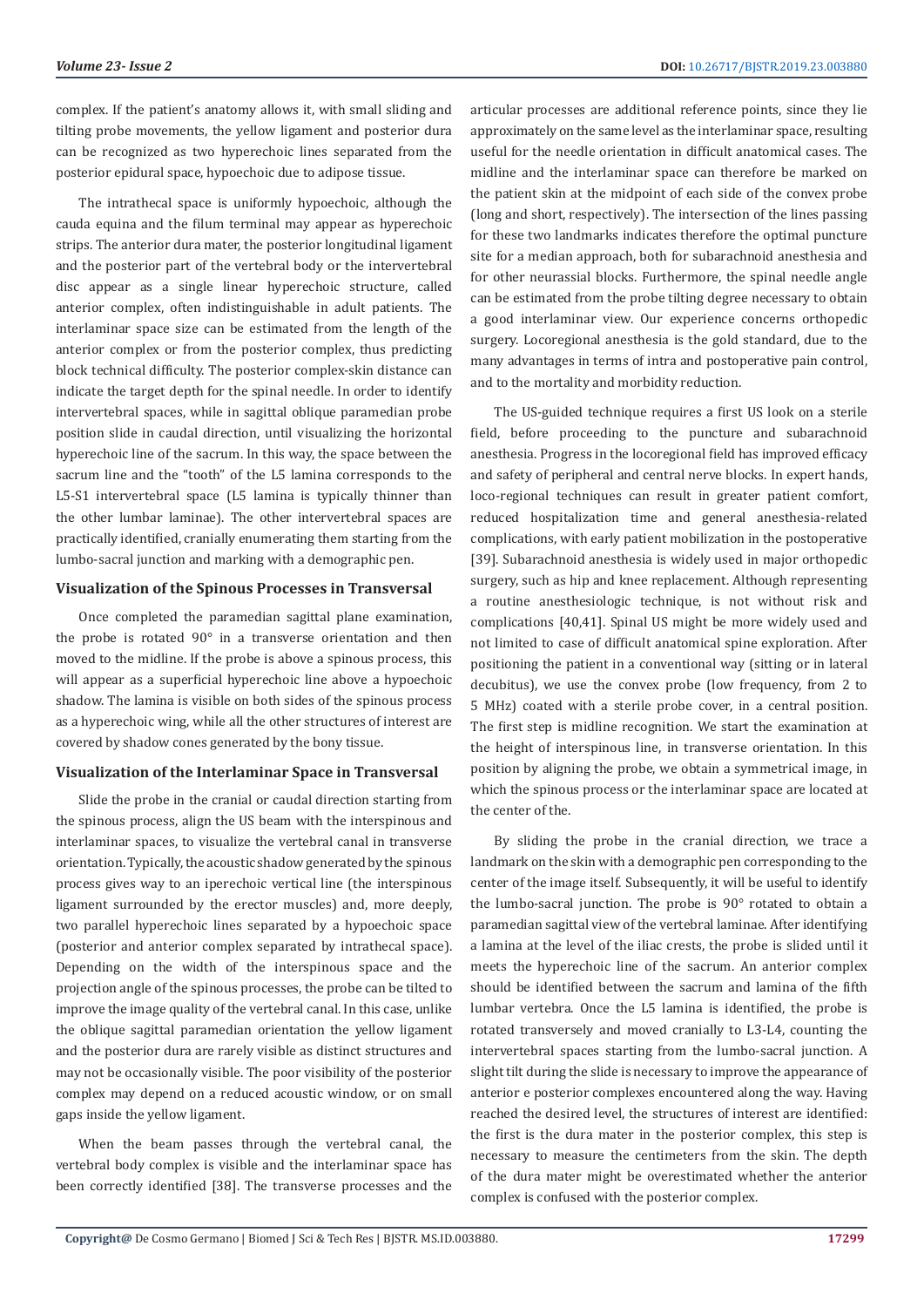The degree of tilting will indicate the needle angle at the time of puncture. At this level, while in transversal orientation, four skin landmarks are marked on the midpoints of each probe side. The intersection of the four points in a cross shape is the needle insertion point. The vertical line should correspond to the midline originally indicated. To be mentioned, after US scan patient must not move, otherwise anatomical skin landmarks might significantly change. To ensure the positioning, the probe is reapplied to the center of the cross to have a good view of the anterior complex. The examination can be integrated with the oblique sagittal paramedian visualization, tilting the probe medially, with the aim of highlighting the posterior and anterior complexes through the interlaminar space. This visualization is of greater help in the USguided subarachnoid anesthesia, to follow in real time the needle movement. The most significant pitfall of the US-guided technique, even after appropriate training, is the time required for the ultrasound itself, since patient must maintain positioning longer than the traditional blind technique.

Other confounding factors are the wrong identification of the lumbosacral junction, and the missing recognition of junction abnormalities that occur in 12% of the population. The predominantly sought intervertebral levels are those between L3 and L5. In this way, US has been able to resolve doubts about the correct intervertebral level's identification, by using the sacrum as a starting point to calculate the position of other cranial segments. Once the US scan is finished and sterile gel is removed from the skin, local anesthesia is performed and then subarachnoid anesthesia is performed with a spinal needle introduced at the marked skin target. Regarding the predictive role of the US system, we have drawn conclusions about the correlations between the most influential risk factors for a "difficult spinal puncture" (spinal deformity and amplitude of intervertebral spaces) and US assistance. Regarding column anatomical alterations, the US contributes to adequately identify the midline and intervertebral space, reducing external anatomical confounders and allowing the correct needle orientation.

In cases of reduced intervertebral spaces, another factor that affect the success of a subarachnoid anesthetic, US might be superior to blind technique for two reasons. Firstly, manual palpation alone provides only a rough estimate of the passage through which the spinal needle will passed. Very often, the real perception of the width of the space comes at the very moment in which the spinal needle is aligned or ongoing while the introducer is inserted. The operator can therefore under or overestimate the space amplitude, but recognize a space narrowing only when the procedure started. In summary, there could be a mismatch between the parameter recorded before the procedure and the real width of the intervertebral space. Secondly, the US anatomical study helps the operator to view and calculate intervertebral space width, ratios and inclinations of the spinous processes and the articular processes, to identify the needle insertion point, estimating its real dimensions before the procedure. The most obvious limitation of the US-technique for a neurassial block is represented by the increased overall procedural time, defined as the time between the preparation of the sterile field and the end of the procedure.

Moreover, the US scan performed with a sterile probe cover needs several minutes more than the blind technique, while keeping the patient in an adequate position for the entire procedure. The prolongation of US scan, especially in difficult anatomical cases or for reasons of inexperience, could lead to patient discomfort or compromise his correct positioning at the time of puncture. These factors that must be carefully considered and monitored. However, comparing timing differences between the two techniques, analyzing the needle insertion time and the liquor obtaining, US is faster as compared to the blind technique and compensate in a certain way the longer time required for the US study of the column. Moreover, it should be mentioned that the increase in non-operating time can be overcome by a totally ecoguided approach with introducer-free spinal needles, such as the Quincke, performing US scan and puncture together, thus ensuring US viewing together with a reduced overall procedural time. In our clinical practice we use primarily an atraumatic needle such as the 25G Whitacre, suitable for US-guided method. This choice, reducing the risks of dura mater trauma, ensure a greater patient safety together with pre-procedural US guidance.

#### **Conclusion**

In conclusion, studies with larger sample size are necessary to analyze further implications and aspects on the use of spinal ultrasonography and the efficacy of neurassial blocks. In support of these studies, especially in a future perspective of a more systematic approach, the US of the neurassial district showed to be an accurate and valid aid for subarachnoid anesthesia in terms of success and safety.

#### **References**

- 1. [KiJinn Chin, Manoj Kumar Karmakar, Philip Peng \(2011\) Ultrasonography](https://www.ncbi.nlm.nih.gov/pubmed/21422997) [of the Adult Thoracic and Lumbar Spine for Central Neuraxial Blockade-](https://www.ncbi.nlm.nih.gov/pubmed/21422997)[Anesthesiology 114\(6\): 1459-1485.](https://www.ncbi.nlm.nih.gov/pubmed/21422997)
- 2. [Karmakar MK \(2009\) Ultrasound for central neuraxial blocks.](https://www.researchgate.net/publication/244869518_Ultrasound_for_central_neuraxial_blocks) [Techniques in Regional Anesthesia and Pain Management 13\(3\): 161-](https://www.researchgate.net/publication/244869518_Ultrasound_for_central_neuraxial_blocks) [170.](https://www.researchgate.net/publication/244869518_Ultrasound_for_central_neuraxial_blocks)
- 3. [Perlas A \(2010\) Evidence for the use of ultrasound in Neuraxial blocks.](https://www.ncbi.nlm.nih.gov/pubmed/20216024) [Reg Anesth Pain Med 35\(2\): S43-46.](https://www.ncbi.nlm.nih.gov/pubmed/20216024)
- 4. [Halpern SH, Banerjee A, Stocche R, Glanc P \(2010\) The use of ultrasound](https://www.ncbi.nlm.nih.gov/pubmed/20499222) [for lumbar spinous process identification: A pilot study. Can J Anaesth](https://www.ncbi.nlm.nih.gov/pubmed/20499222) [57\(9\): 817-822.](https://www.ncbi.nlm.nih.gov/pubmed/20499222)
- 5. [Chin KJ, Chan VW, Ramlogan R, Perlas A \(2010\) Real-time ultrasound](https://www.ncbi.nlm.nih.gov/pubmed/19839951)[guided spinal anesthesia in patients with a challenging spinal anatomy:](https://www.ncbi.nlm.nih.gov/pubmed/19839951) [Two case reports. Acta Anaesthesiol Scand 54\(2\): 252-255.](https://www.ncbi.nlm.nih.gov/pubmed/19839951)
- 6. [Whitty R, Moore M, Macarthur A \(2008\) Identification of the lumbar](https://www.ncbi.nlm.nih.gov/pubmed/18227313) [interspinous spaces: Palpation versus ultrasound. Anesth Analg 106\(2\):](https://www.ncbi.nlm.nih.gov/pubmed/18227313) [538-540.](https://www.ncbi.nlm.nih.gov/pubmed/18227313)
- 7. [Carvalho JC \(2008\) Ultrasound-facilitated epidurals and spinals in](https://www.ncbi.nlm.nih.gov/pubmed/18319185) [obstetrics. Anesthesiol Clin 26\(1\): 145-158.](https://www.ncbi.nlm.nih.gov/pubmed/18319185)
- 8. [Chin KJ, Perlas A, Singh M, Arzola C, Prasad A, et al. \(2009\) An](https://www.ncbi.nlm.nih.gov/pubmed/19548051) [ultrasound-assisted approach facilitates spinal anesthesia for total joint](https://www.ncbi.nlm.nih.gov/pubmed/19548051) [arthroplasty. Can J Anaesth 56\(9\): 643-650.](https://www.ncbi.nlm.nih.gov/pubmed/19548051)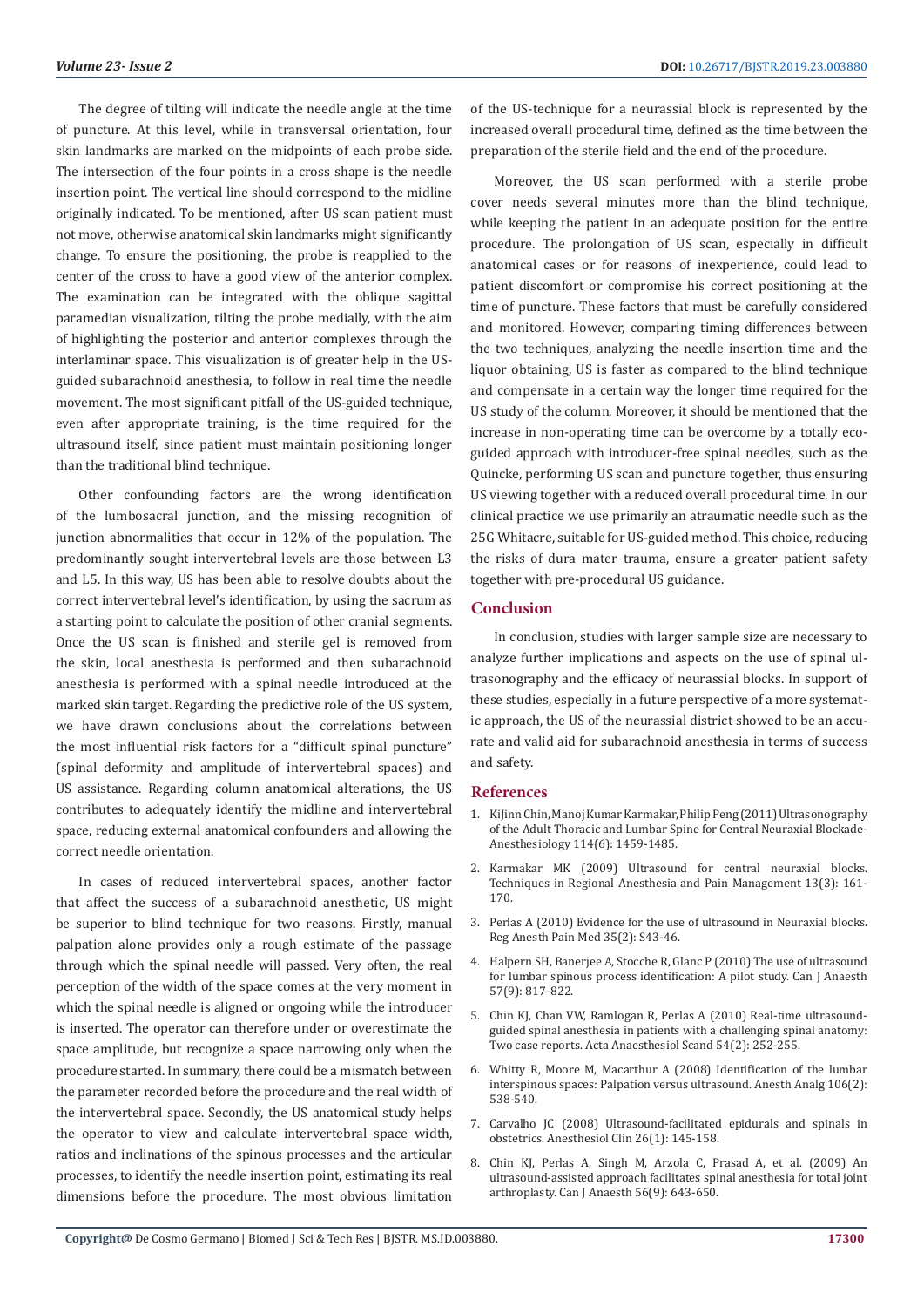- 9. [Amer Majeed, Iftikhar Ahmed, Ghadah Jamaan Alkahtani, Nasser](http://www.saudija.org/article.asp?issn=1658-354X;year=2017;volume=11;issue=4;spage=479;epage=482;aulast=Majeed)  [Abdullah Altahtam \(2017\) Ultrasound-guided continuous spinal](http://www.saudija.org/article.asp?issn=1658-354X;year=2017;volume=11;issue=4;spage=479;epage=482;aulast=Majeed)  [anesthesia for cesarean section in a parturient with scoliosis corrected](http://www.saudija.org/article.asp?issn=1658-354X;year=2017;volume=11;issue=4;spage=479;epage=482;aulast=Majeed)  [with Harrington's rod surgery-Saudi J Anaesth 11\(4\): 479-482.](http://www.saudija.org/article.asp?issn=1658-354X;year=2017;volume=11;issue=4;spage=479;epage=482;aulast=Majeed)
- 10. [Chin KJ, Macfarlane AJ, Chan V, Brull R \(2009\) The use of ultrasound](https://www.ncbi.nlm.nih.gov/pubmed/19455701)  [to facilitate spinal anesthesia in a patient with previous lumbar](https://www.ncbi.nlm.nih.gov/pubmed/19455701)  [laminectomy and fusion: A case report. J Clin Ultrasound 37\(8\): 482-485.](https://www.ncbi.nlm.nih.gov/pubmed/19455701)
- 11. [Lee PJ, Tang R, Sawka A, Krebs C, Vaghadia H \(2011\) Brief report: Real](https://www.ncbi.nlm.nih.gov/pubmed/21372276)[time ultrasound-guided spinal anesthesia using Taylor's approach.](https://www.ncbi.nlm.nih.gov/pubmed/21372276)  [Anesth Analg 112\(5\): 1236-1238.](https://www.ncbi.nlm.nih.gov/pubmed/21372276)
- 12. [Perlas A \(2010\) Evidence for the use of ultrasound in neuraxial blocks.](https://www.ncbi.nlm.nih.gov/pubmed/20216024)  [Reg Anesth Pain Med 35\(2 Suppl\): S43-S46.](https://www.ncbi.nlm.nih.gov/pubmed/20216024)
- 13. [Perlas Anahi, Chaparro Luis E, Chin Ki Jinn \(2016\) Lumbar Neuraxial](https://www.ncbi.nlm.nih.gov/pubmed/25493689)  [Ultrasound for Spinal and Epidural Anesthesia: A Systematic Review and](https://www.ncbi.nlm.nih.gov/pubmed/25493689)  [Meta-Analysis-Regional Anesthesia and Pain Medicine 41\(2\): 251-260.](https://www.ncbi.nlm.nih.gov/pubmed/25493689)
- 14. [Vallejo MC, Phelps AL, Singh S, Orebaugh SL, Sah N \(2010\) Ultrasound](https://www.ncbi.nlm.nih.gov/pubmed/20696564)  decreases the failed labor epidural rate in resident trainees [International journal of obstetric anesthesia 19\(4\): 373-378.](https://www.ncbi.nlm.nih.gov/pubmed/20696564)
- 15. [Chin KJ, Ramlogan R, Arzola C, Singh M, Chan V \(2013\) The utility](https://www.ncbi.nlm.nih.gov/pubmed/23143015)  [of ultrasound imaging in predicting ease of performance of spinal](https://www.ncbi.nlm.nih.gov/pubmed/23143015)  [anesthesia in an orthopedic patient population. Reg Anesth Pain Med](https://www.ncbi.nlm.nih.gov/pubmed/23143015)  [38\(1\): 34-38.](https://www.ncbi.nlm.nih.gov/pubmed/23143015)
- 16. [Grau T, Leipold RW, Conradi R, Martin E \(2001\) Ultrasound control for](https://www.ncbi.nlm.nih.gov/pubmed/11421838)  [presumed difficult epidural puncture. Acta Anaesthesiol Scand 45\(6\):](https://www.ncbi.nlm.nih.gov/pubmed/11421838)  [766-771.](https://www.ncbi.nlm.nih.gov/pubmed/11421838)
- 17. [Geng J, Chen XL, Wang XD, Guo XY, Li M \(2016\) Ultrasound imaging](https://www.ncbi.nlm.nih.gov/pubmed/27903338)  [increases first-attempt success rate of neuraxial block in elderly](https://www.ncbi.nlm.nih.gov/pubmed/27903338)  [patients-Nov 22. Zhonghua Yi Xue Za Zhi 96\(43\): 3459-3463.](https://www.ncbi.nlm.nih.gov/pubmed/27903338)
- 18. [Shaikh F, Brzezinski J, Alexander S \(2013\) Ultrasound imaging for](https://www.ncbi.nlm.nih.gov/books/NBK131824/)  [lumbar punctures and epidural catheterisations: systematic review and](https://www.ncbi.nlm.nih.gov/books/NBK131824/)  [metaanalysis. BMJ pp. 346.](https://www.ncbi.nlm.nih.gov/books/NBK131824/)
- 19. [Yamauchi M, Honma E, Mimura M, Yamamoto H, Takahashi E, et al.](https://www.ncbi.nlm.nih.gov/pubmed/16897246)  [\(2006\) Identification of the lumbar intervertebral level using ultrasound](https://www.ncbi.nlm.nih.gov/pubmed/16897246)  [imaging in a post-laminectomy patient. J Anesth 20\(3\): 231-233.](https://www.ncbi.nlm.nih.gov/pubmed/16897246)
- 20. [Chin KJ, Macfarlane AJ, Chan V, Brull R \(2009\) The use of ultrasound](https://www.ncbi.nlm.nih.gov/pubmed/19455701)  [to facilitate spinal anesthesia in a patient with previous lumbar](https://www.ncbi.nlm.nih.gov/pubmed/19455701)  [laminectomy and fusion: A case report. J Clin Ultrasound 37\(8\): 482-485.](https://www.ncbi.nlm.nih.gov/pubmed/19455701)
- 21. [Ki Jinn Chin, Anahi Perlas, Vincent Chan, Danielle Brown Shreves, Arkadiy](https://www.ncbi.nlm.nih.gov/pubmed/21572316)  [Koshkin, et al. \(2011\) Ultrasound Imaging Facilitates Spinal Anesthesia](https://www.ncbi.nlm.nih.gov/pubmed/21572316)  [in Adults with Difficult Surface Anatomic Landmarks. Anesthesiology](https://www.ncbi.nlm.nih.gov/pubmed/21572316)  [115\(1\): 94-101.](https://www.ncbi.nlm.nih.gov/pubmed/21572316)
- 22. [Margarido CB, Arzola C, Balki M, Carvalho JC \(2010\) Anesthesiologists'](https://www.ncbi.nlm.nih.gov/pubmed/20041358)  [learning curves for ultrasound assessment of the lumbar spine. Can J](https://www.ncbi.nlm.nih.gov/pubmed/20041358)  [Anaesth 57\(2\): 120-126.](https://www.ncbi.nlm.nih.gov/pubmed/20041358)
- 23. [Halpern SH, Banerjee A, Stocche R, Glanc P \(2010\) The use of ultrasound](https://www.ncbi.nlm.nih.gov/pubmed/20499222)  [for lumbar spinous process identification: A pilot study. Can J Anaesth](https://www.ncbi.nlm.nih.gov/pubmed/20499222)  [57\(9\): 817-822.](https://www.ncbi.nlm.nih.gov/pubmed/20499222)
- 24. [Porter RW, Wicks M, Ottewell D \(1978\) Measurement of the spinal canal](https://www.ncbi.nlm.nih.gov/pubmed/711793)  [by diagnostic ultrasound. J Bone Joint Surg Br 60-B\(4\): 481-484.](https://www.ncbi.nlm.nih.gov/pubmed/711793)
- 25. Cork RC, Kryc JJ, Vaughan RW (1980) Ultrasonic localization of the [lumbar epidural space. Anesthesiology 52\(6\): 513-516.](https://www.ncbi.nlm.nih.gov/pubmed/7377598)
- 26. [Currie JM \(1984\) Measurement of the depth to the extradural space](https://www.ncbi.nlm.nih.gov/pubmed/6712848) [usingultrasound. Br J Anaesth 56\(4\): 345-347.](https://www.ncbi.nlm.nih.gov/pubmed/6712848)
- 27. [Reynolds F \(2001\) Damage to the conus medullaris following spinal](https://www.ncbi.nlm.nih.gov/pubmed/11251431) [anaesthesia. Anaesthesia 56\(3\): 238-247.](https://www.ncbi.nlm.nih.gov/pubmed/11251431)
- 28. [Schlotterbeck H, Schaeffer R, Dow WA, Touret Y, Bailey S, et al. \(2008\)](https://www.ncbi.nlm.nih.gov/pubmed/18211995) [Ultrasonographic control of the puncture level for lumbar neuraxial](https://www.ncbi.nlm.nih.gov/pubmed/18211995) [block in obstetric anaesthesia. Br J Anaesth 100\(2\): 230-234.](https://www.ncbi.nlm.nih.gov/pubmed/18211995)
- 29. [Whitty R, Moore M, Macarthur A \(2008\) Identification of the lumbar](https://www.ncbi.nlm.nih.gov/pubmed/18227313) [interspinous spaces: palpation versus ultrasound. Anesth Analg 106\(2\):](https://www.ncbi.nlm.nih.gov/pubmed/18227313) [538-540.](https://www.ncbi.nlm.nih.gov/pubmed/18227313)
- 30. [Locks GF, Almeida MC, Pereira AA \(2010\) Use of the ultrasound to](https://www.ncbi.nlm.nih.gov/pubmed/20169259) [determine the level of lumbar puncture in pregnant women. Rev Bras](https://www.ncbi.nlm.nih.gov/pubmed/20169259) [Anestesiol 60\(1\): 13-19.](https://www.ncbi.nlm.nih.gov/pubmed/20169259)
- 31. [Broadbent CR, Maxwell WB, Ferrie R, Wilson DJ, Gawne Cain M, et al.](https://www.ncbi.nlm.nih.gov/pubmed/11069342) [\(2000\) Ability of anaesthetists to identify a marked lumbar interspace.](https://www.ncbi.nlm.nih.gov/pubmed/11069342) [Anaesthesia 55\(11\): 1122-1126.](https://www.ncbi.nlm.nih.gov/pubmed/11069342)
- 32. [Li JW, Karmakar MK, Li X, Kwok WH, Ngan Kee WD \(2011\) Gelatin-agar](https://www.ncbi.nlm.nih.gov/pubmed/21266566) [lumbosacral spine phantom: a simple model for learning the basic skills](https://www.ncbi.nlm.nih.gov/pubmed/21266566) [required to perform real-time sonographically guided central neuraxial](https://www.ncbi.nlm.nih.gov/pubmed/21266566) [blocks. J Ultrasound Med 30\(2\): 263-272.](https://www.ncbi.nlm.nih.gov/pubmed/21266566)
- 33. [Chin KJ, Tse CC, Chan V \(2011\) Practical considerations in preparing the](https://www.ncbi.nlm.nih.gov/pubmed/21169763) [pig carcass spine phantom. Reg Anesth Pain Med 36\(1\): 91-92.](https://www.ncbi.nlm.nih.gov/pubmed/21169763)
- 34. [Kim JT, Bahk JH, Sung J \(2003\) Influence of age and sex on the position](https://www.ncbi.nlm.nih.gov/pubmed/14639149) [of the conus medullaris and Tuffier's line in adults. Anesthesiology, Dec](https://www.ncbi.nlm.nih.gov/pubmed/14639149) [99\(6\):1359-1363.](https://www.ncbi.nlm.nih.gov/pubmed/14639149)
- 35. [Balki M, Lee Y, Halpern S, Carvalho JC \(2009\) Ultrasound imaging of the](https://www.ncbi.nlm.nih.gov/pubmed/19448216) [lumbar spine in the transverse plane: the correlation between estimated](https://www.ncbi.nlm.nih.gov/pubmed/19448216) [and actual depth to the epidural space in obese parturients. Anesth](https://www.ncbi.nlm.nih.gov/pubmed/19448216) [Analg 108\(6\): 1876-1881.](https://www.ncbi.nlm.nih.gov/pubmed/19448216)
- 36. [Grau T \(2003\) The evaluation of ultrasound imaging for neuraxial](https://link.springer.com/article/10.1007/BF03018153) [anesthesia. Can J Anaesth 50\(1s\): R1-R8.](https://link.springer.com/article/10.1007/BF03018153)
- 37. [Karmakar MK, Li X, Kwok WH, Ho AM, Ngan Kee WD \(2012\)](https://www.ncbi.nlm.nih.gov/pmc/articles/PMC3474051/) [Sonoanatomy relevant for ultrasound-guided central neuraxial blocks](https://www.ncbi.nlm.nih.gov/pmc/articles/PMC3474051/) [via the paramedian approach in the lumbar region. Br J Radiol 85\(1015\):](https://www.ncbi.nlm.nih.gov/pmc/articles/PMC3474051/) [e262-e269.](https://www.ncbi.nlm.nih.gov/pmc/articles/PMC3474051/)
- 38. [Furness G, Reilly MP, Kuchi S \(2002\) An evaluation of ultrasound imaging](https://www.ncbi.nlm.nih.gov/pubmed/11892638) [for identification of lumbar intervertebral level. Anaesthesia 57\(3\): 277-](https://www.ncbi.nlm.nih.gov/pubmed/11892638) [280.](https://www.ncbi.nlm.nih.gov/pubmed/11892638)
- 39. [Capdevila X, Dadure C \(2004\) Perioperative management for one](https://www.ncbi.nlm.nih.gov/pubmed/15625956) [day hospital admission: Regional anesthesia is better than general](https://www.ncbi.nlm.nih.gov/pubmed/15625956) [anesthesia. Acta Anaesthesiol Belg 55\(Suppl\): 33-36.](https://www.ncbi.nlm.nih.gov/pubmed/15625956)
- 40. [Horlocker TT, Mc Gregor DG, Matsushige DK, Schroeder DR, Besse JA](https://www.ncbi.nlm.nih.gov/pubmed/9052305) [\(1997\) A retrospective review of 4767 consecutive spinal anesthetics:](https://www.ncbi.nlm.nih.gov/pubmed/9052305) [central nervous system complications. Perioperative Outcomes Group.](https://www.ncbi.nlm.nih.gov/pubmed/9052305) [Anesth Analg 84\(3\): 578-584.](https://www.ncbi.nlm.nih.gov/pubmed/9052305)
- 41. [Chin KJ, Chan V \(2010\) Ultrasonography as a preoperative assessment](https://www.ncbi.nlm.nih.gov/pubmed/19861368) [tool: Predicting the feasibility of central Neuraxial blockade. Anesth](https://www.ncbi.nlm.nih.gov/pubmed/19861368) [Analg 110\(1\): 252-253.](https://www.ncbi.nlm.nih.gov/pubmed/19861368)